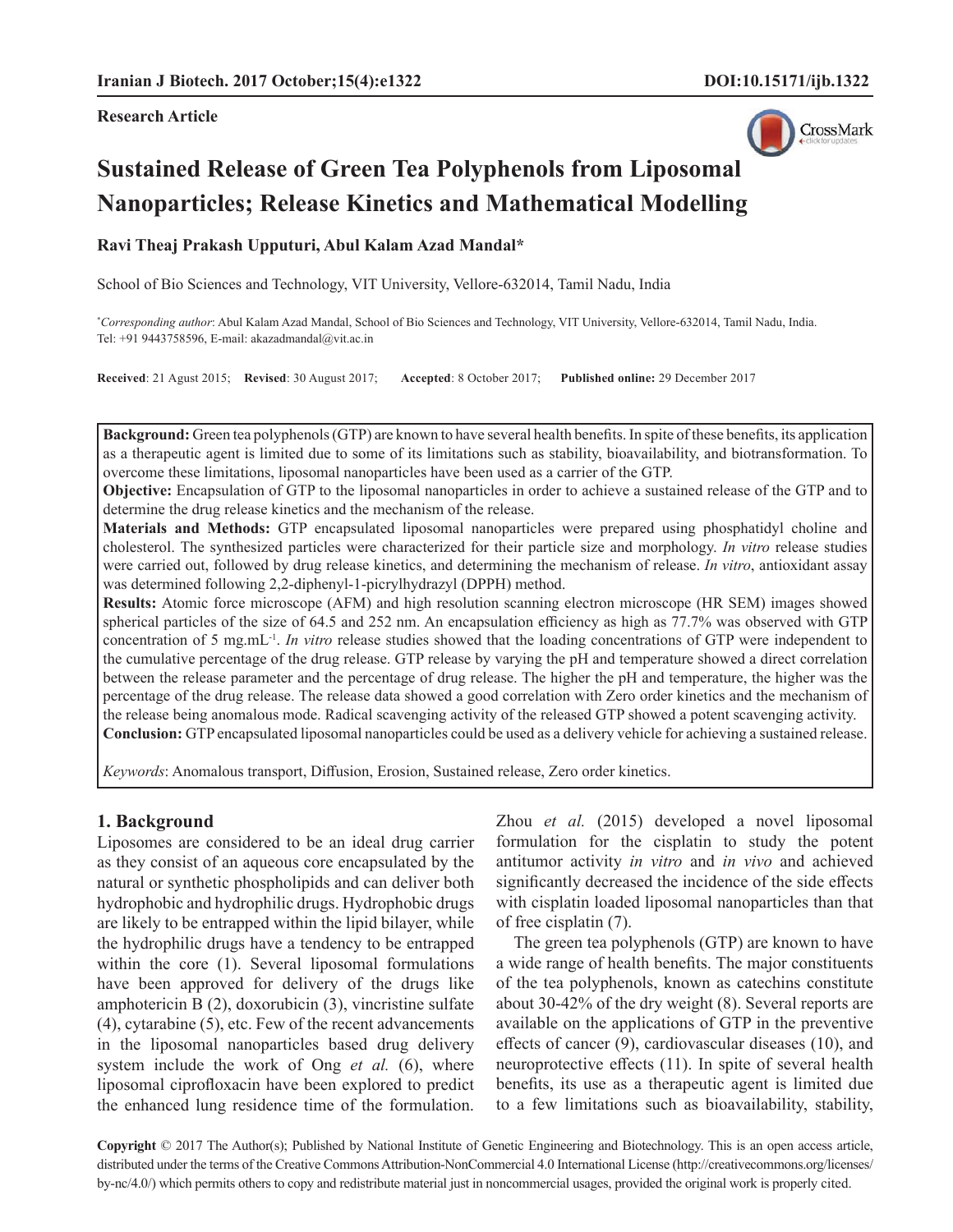and biotransformation (12, 13). To overcome these limitations and improve the efficiency of GTP, liposomal nanoparticles have been developed and used as a carrier for the delivery of GTP.

# **2. Objectives**

The present study deals with the encapsulation of GTP to the liposomal nanoparticles to achieve sustained release of the GTP, to determine the drug release kinetics, and the mechanism of the release.

# **3. Materials and Methods**

The green tea polyphenols (GTP) was purchased from the Sigma Chemical Co., USA. Other chemicals such as cholesterol, phosphatidylcholine, and tween 80 were procured from Himedia, India.

## *3.1. Synthesis of the GTP Loaded Liposomal Nanoparticles*

Phosphatidyl choline and cholesterol in a ratio of 20:1 was dissolved in 2 mL ethanol to form a lipid phase. This mixture was heated in a water bath at 60 °C. Tween 80 (0.1%) was dissolved in 10 mL PBS (pH 6.5) to form an aqueous phase. The obtained aqueous phase was dropped into lipid phase upon stirring. The mixture was placed on a magnetic stirrer for 10 min followed by sonication at  $30\%$  amplification for 10 min. The final liposomal nanoparticles were obtained after being cooled in the ice bath, diluted to 20 mL, and filtered. For GTP loaded liposomal nanoparticles, different quantities  $(1, 2.5, 5 \text{ and } 10 \text{ mg})$  of the GTP were dissolved in 1 mL ethanol prior to the dissolution of the phosphatidyl choline and cholesterol (14).

# *3.2. Characterization of Liposomal Nanoparticles*

The hydrodynamic diameter and the surface charge of the nanoparticles were determined by dynamic light scattering (DLS) and ζ potential analysis using Nanopartica, Nanoparticle analyzer SZ-100. The morphology and polydispersity of the particles were analyzed through atomic force microscope (AFM, Nano Surf Easy Scan2, Switzerland) and high resolution scanning electron microscope (HR SEM, FEI Quanta FEG 200).

# *3.3. Determination of Encapsulation Effi ciency (EE)*

The encapsulation efficiency was determined by separating the unloaded GTP by centrifugation. The amount of unloaded GTP was quantified by photometric Folin- Ciocalteu assay as described by Swain and Hillis (15). About 0.5 mL of sample was added to 0.5 mL of 1 M Follin - Ciocalteu reagent and 0.5 mL of 35% sodium carbonate. The mixture was incubated for 30 min in dark and the absorbance was measured at 700 nm applying a spectrophotometer. EE was calculated using the formula:

*EE (%) = {(Total amount of GTP - Amount of free GTP)/ Total amount of GTP} × 100*

*3.4. Release of GTP from the Liposomal Nanoparticles* Release studies were carried out in the phosphate buffer saline (PBS) at a physiological pH of 7.4 at 37  $\degree$ C through dialysis method. One mL of the encapsulated GTP nanoparticles was transferred to a dialysis bag with both ends sealed. The bag was placed in a beaker containing 50 mL of PBS. At appropriate time intervals (1, 2, 3, 4, 5, 6, 7, 8, 12, 24, and 48 h), 1 mL of the sample from the beaker was withdrawn. The collected samples were used to determine the amount of drug released. Quantification of the GTP was carried out by the method developed earlier  $(15)$ . The drug release profiles were studied for the different loading concentrations of GTP  $(1, 2.5, 5, \text{ and } 10 \text{ mg.mL}^{-1})$  at different pH  $(3, 7.4, \text{ and } 10 \text{ mg.mL}^{-1})$ 9) and temperatures (room temperature (RT), at 37 and 45 °C, respectively).

## *3.5. In vitro Antioxidant Assay*

The radical scavenging activity of the released GTP was determined *in vitro* by 1, 1-diphenyl-2-picrylhydrazyl (DPPH) assay following the method of Williams *et al.* (16). About 0.1 mM DPPH was used for the study and was prepared in the absolute ethanol. To 0.5 mL of DPPH, 100 μL of the sample and 550 μL PBS was added. The mixture was incubated for 30 min in dark and the absorbance was measured at 517 nm using a spectrophotometer.

# *3.6. Mathematical Modelling*

*In vitro* release data was fitted to various mathematical models to study the drug release kinetics and the mechanism of the drug release was studied as well.. The different models that were used in this study are Zero order, First order, Higuchi, Hixson-Crowell and Korsemeyer-Peppas models (17). The correlation coefficient  $(R^2)$  and the release exponent (n) were used to determine the best-fit kinetic model and the mechanism of the drug release.

# *3.7. Statistical Analysis*

All the data were subjected to the analysis of variance  $(ANOVA)$  and presented as mean  $\pm$  SD. The means were separated by Duncan's multiple range test (DMRT) at *p ≤0.05*.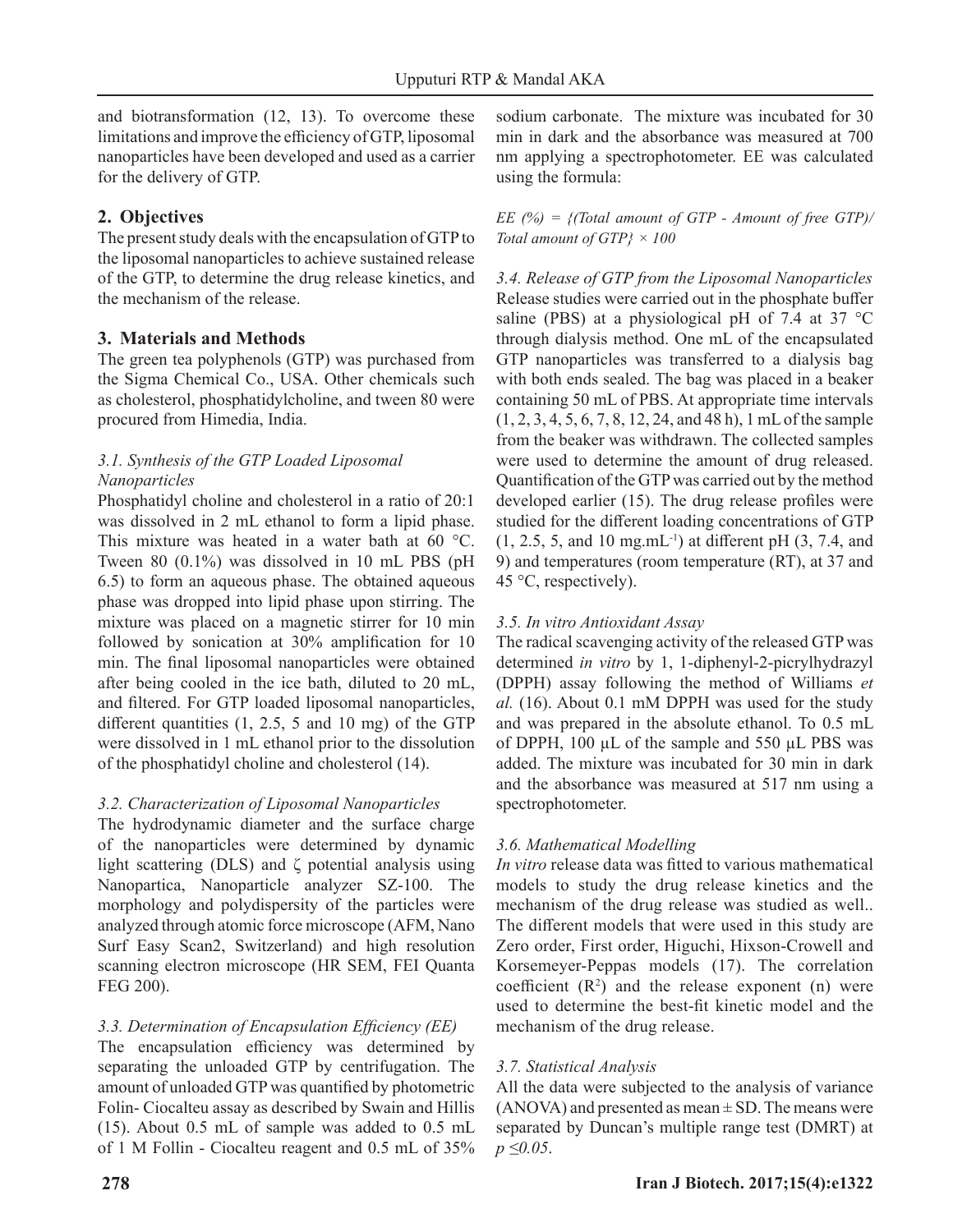### **4. Results**

GTP at different concentrations was encapsulated into the liposomal nanoparticles. The mean hydrodynamic diameter of the particles was observed to be 322.1 nm with a polydispersity index of 0.921. The AFM and HR SEM images revealed spherical particles with sizes of 64.5 and 252 nm, respectively (Fig. 1). The particles were negatively charged with a zeta potential value of  $-24.2 \pm 2.75$  mV.



**Figure 1.** AFM (a) and HR SEM (b) images of the liposomal nanoparticles. The morphology of the particles was observed to be spherical.

The encapsulation efficiency (EE) of the GTP loaded liposomal nanoparticles are presented in Table 1. The maximum EE (77.78%) was observed when GTP was loaded at a concentration of 5 mg.mL<sup>-1</sup>.

Table 1. The encapsulation efficiency (EE) of the GTP loaded liposomal nanoparticles upon loading different concentrations of the GTP. Means followed by the same letter at the column are not significantly different at  $p \le 0.05$ according to DMRT.

| S. No | Concentration of $GTP(mg.mL^{-1})$ | EE $(\% )$            |
|-------|------------------------------------|-----------------------|
| 1     | 1                                  | $69.39 \pm 2.418$ , c |
| 2     | 2.5                                | $75.40\pm0.056$ , b   |
| 3     | 5                                  | $77.78 \pm 0.300$ , a |
|       | 10                                 | $64.49 \pm 1.379$ , d |

*In vitro* drug release of the GTP from liposomal nanoparticles were studied at different concentrations of the GTP  $(1, 2.5, 5, \text{ and } 10 \text{ mg.mL}^{-1})$ , at different pH  $(3, 7.4, \text{ and } 9)$ , and temperatures (RT, 37 °C, and 45 °C) (Fig. 2). At a GTP concentration of 1 mg.mL<sup>-1</sup>,  $68\%$ of the drug was released during the initial 8 h, and as the release was prolonged up to 48 h, 78% of the drug was released. With the increase in the concentration of GTP in the liposomal nanoparticles, the cumulative percentage of drug release decreased (61% and 60% was observed for 2.5 and 5 mg.mL $^{-1}$  respectively in 48 h). No significant difference was observed in the release pattern for  $2.5$  and  $5$  mg.mL $^{-1}$  of the loaded GTP. As



**Figure 2.** *In vitro* release of the GTP from liposomal nanoparticles at different concentrations of the GTP (a); different pH  $(b)$  and the different temperatures  $(c)$  at the different time intervals. Different letters at a particular time indicate significant difference according to DMRT,  $p \le 0.05$  (n=3).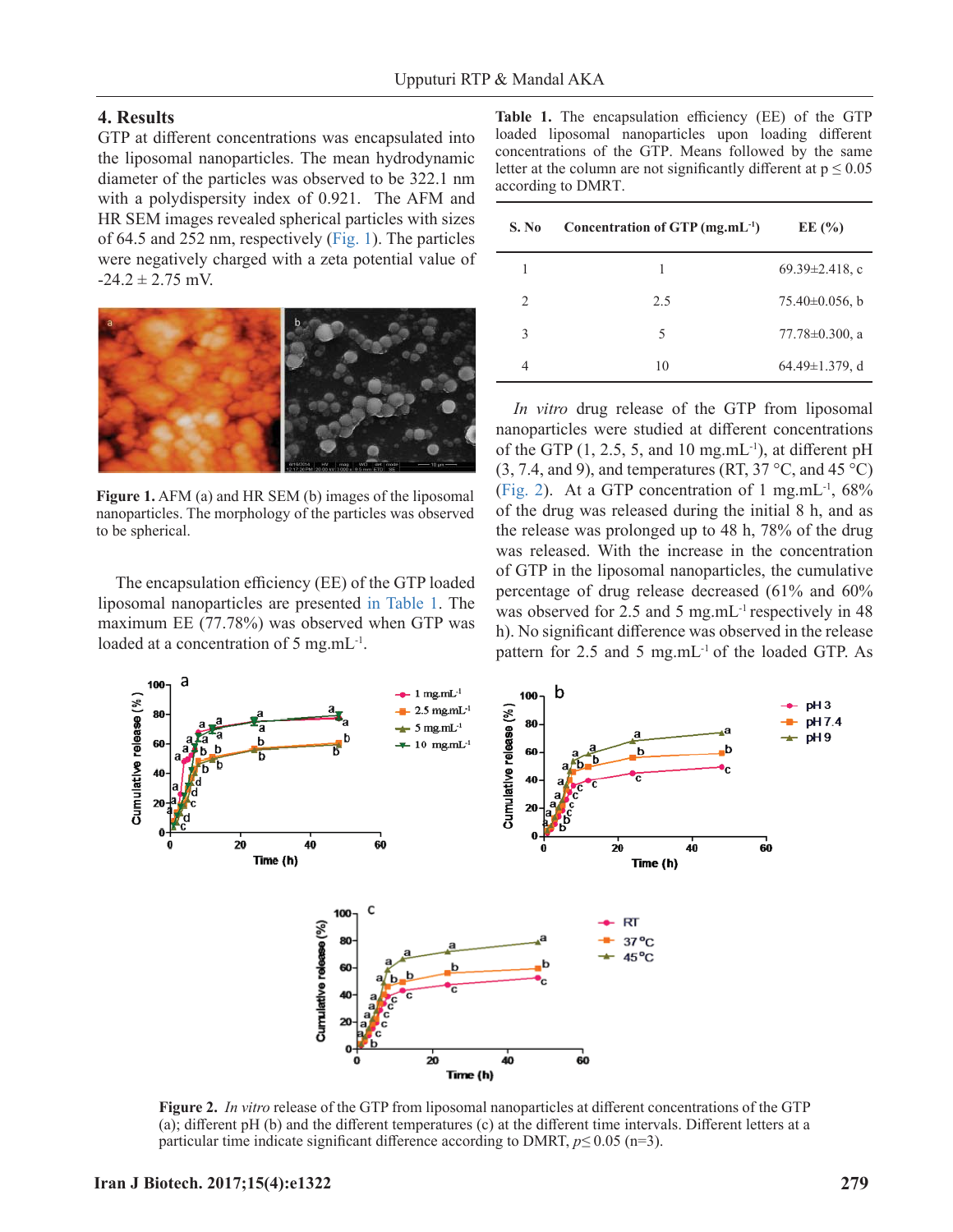the GTP concentration was increased to 10 mg.mL $^{-1}$ , a significant increase in the cumulative percentage of the drug release was observed, where 83% of the drug was released in 48 h. The release of GTP was monitored by varying pH of the release medium. It was observed that, as pH of the medium shifted from acidic to basic, there was an increase in the cumulative percentage of the drug release. About 50% of the drug was released at pH 3 in 48 h, while at pH 7.4 and 9 it was 60 and 74%, respectively. As the temperature was increased from RT to 45 °C, an increase in the cumulative percentage of the drug release was observed. At RT, about 53% of the drug was released within 48 h. As the temperature was increased to 37 °C and 45 °C, 60% and 79% of the drug was released within 48 h.

The obtained in vitro release data was fitted to various kinetic models. The regression parameters (*i.e*., the regression coefficients  $(R<sup>2</sup>)$ ), the release kinetic constants (k), and the release exponent (n) are presented

in Table 2 for the different parameters. All the release data showed a good correlation with Zero order kinetics. Predominance was observed in the anomalous mode of the drug transport, as the release exponent (n) for all the release data were observed to be in the range of 0.43- 0.89. The release mechanism here is characterized by coupling of the diffusion and erosion mechanisms.

All the released samples showed potent antioxidant activities. The free radical scavenging activity of GTP loaded liposomal nanoparticles is shown in Figure 3. The highest scavenging activity was observed to be 75% for GTP concentration of 10 mg.mL-1 for the sample released in 7 h, while the activity was observed to be 72% for the GTP concentration of 5 mg.mL-1 No significant difference in the activity was observed for the GTP concentrations of 2.5 and 1 mg.mL $^{-1}$ .

## **5. Discussion**

Several studies have been carried out using liposomes

**Table 2.** The GTP release profiles with various models and mechanism of release at different conditions.

| <b>Condition</b>                  | Zero order     |                | <b>First order</b> |         | Higuchi model  |             | <b>Hixson-Crowell</b><br>model |          | Korsmeyer-<br>Peppas model |             | Drug<br>transport |
|-----------------------------------|----------------|----------------|--------------------|---------|----------------|-------------|--------------------------------|----------|----------------------------|-------------|-------------------|
|                                   | $\mathbb{R}^2$ | $\mathbf{k}_0$ | $\mathbb{R}^2$     | $k_{1}$ | $\mathbb{R}^2$ | $k_{\rm H}$ | $\mathbb{R}^2$                 | $k_{HC}$ | $\mathbb{R}^2$             | $\mathbf N$ | mechanism         |
| $1$ mg.m $L^{-1}$<br><b>GTP</b>   | 0.9337         | 0.615          | 0.9782             | 0.006   | 0.6543         | 9.528       | 0.9724                         | 0.014    | 0.7436                     | 0.6125      | Anomalous         |
| $2.5$ mg.mL $^{-1}$<br><b>GTP</b> | 0.9882         | 0.617          | 0.9873             | 0.007   | 0.750          | 10.698      | 0.990                          | 0.022    | 0.8461                     | 0.5739      | Anomalous         |
| $5$ mg.m $L^{-1}$<br><b>GTP</b>   | 0.9896         | 0.889          | 0.9855             | 0.012   | 0.7543         | 13.783      | 0.9891                         | 0.040    | 0.8260                     | 0.7617      | Anomalous         |
| $10$ mg.mL $^{-1}$<br><b>GTP</b>  | 0.9783         | 1.401          | 0.9580             | 0.009   | 0.7154         | 24.277      | 0.9720                         | 0.036    | 0.8223                     | 0.7720      | Anomalous         |
| pH 3                              | 0.9951         | 0.829          | 0.9876             | 0.012   | 0.7854         | 12.846      | 0.9918                         | 0.041    | 0.8252                     | 0.8576      | Anomalous         |
| pH 7.4                            | 0.9896         | 0.889          | 0.9855             | 0.012   | 0.7543         | 13.782      | 0.9891                         | 0.040    | 0.8260                     | 0.7617      | Anomalous         |
| pH 9                              | 0.9926         | 0.692          | 0.9612             | 0.009   | 0.7939         | 11.986      | 0.9758                         | 0.032    | 0.8511                     | 0.7799      | Anomalous         |
| <b>RT</b>                         | 0.9935         | 0.816          | 0.9878             | 0.012   | 0.7741         | 12.653      | 0.9912                         | 0.041    | 0.8333                     | 0.7903      | Anomalous         |
| $37^{\circ}$ C                    | 0.9896         | 0.889          | 0.9855             | 0.012   | 0.7543         | 13.782      | 0.9891                         | 0.040    | 0.8260                     | 0.7617      | Anomalous         |
| 45 °C                             | 0.9923         | 0.768          | 0.9545             | 0.009   | 0.7815         | 13.302      | 0.9865                         | 0.032    | 0.8419                     | 0.8099      | Anomalous         |

R: Correlation coefficient; k: Constant; n: Release exponent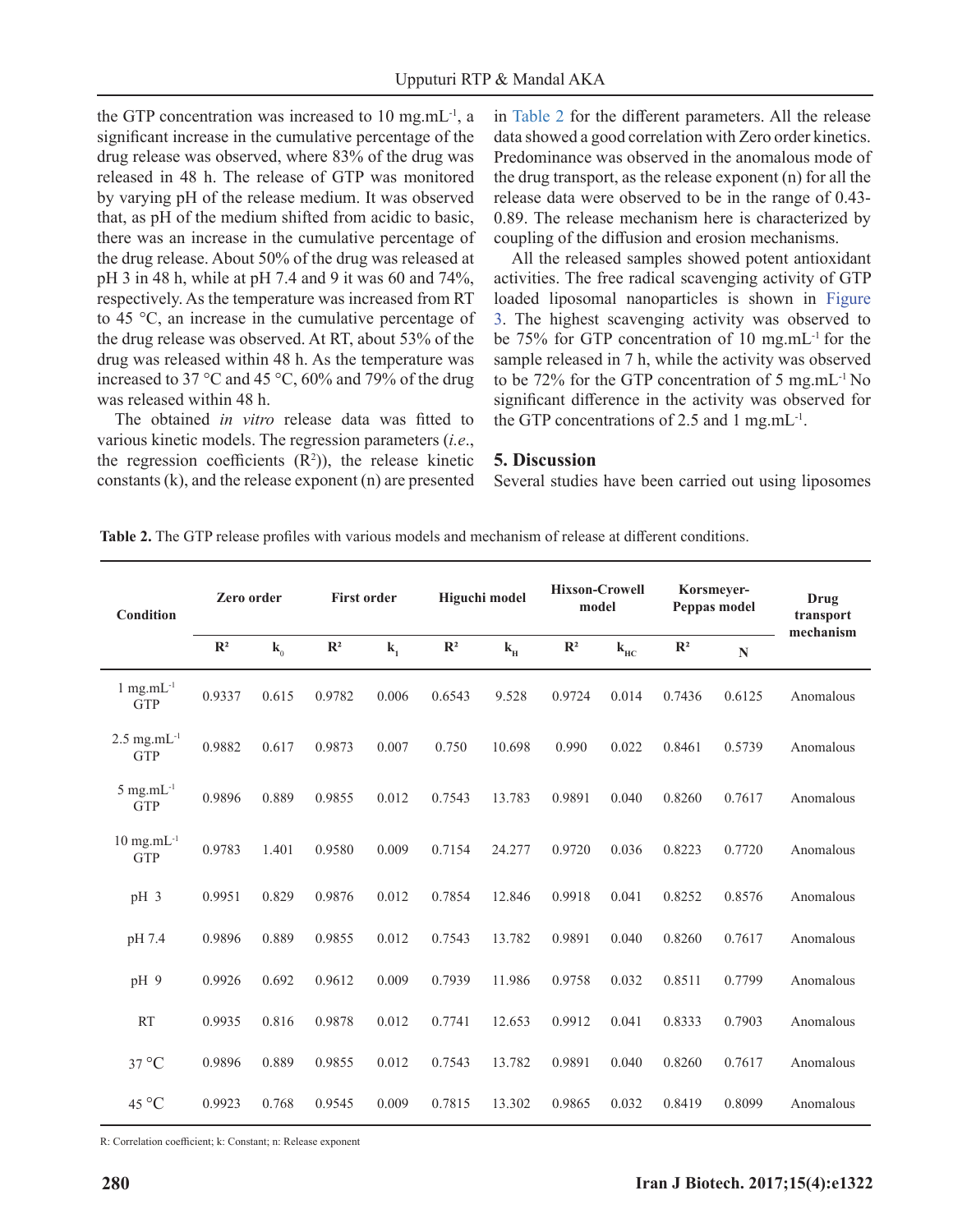

**Figure 3.** The free radical scavenging activity of the released samples upon loading different concentrations of the GTP to the liposomal nanoparticles. Different letters at a particular time indicate significant difference according to the DMRT, *p*≤ 0.05 (n=3).

for the drug delivery to the target cancer (18-20), for the treatment of the Alzheimer's disease (21), and various biomedical fields including immunoassay and targeted drug delivery (22). To the best of our knowledge, there are no articles available on the encapsulation of GTP to liposomal nanoparticles. Our work emphasizes on the encapsulation of the GTP to liposomal nanoparticles and developing a sustained release system. Liposomal nanoparticles have been synthesized and the results of our study showed particles with a diameter of ~250 nm. As well, the particles are being stable (ζ potential value of  $-24.2 \pm 2.75$  mV), while Wang *et al.* (23) have reported the surface charge of the liposomal nanoparticles to be -15 mV. The high ζ potential (positive or negative) provides a good dispersion stability by preventing aggregation and fusion of the liposomes due to electrostatic repulsion (24). The DLS results showed a higher hydrodynamic diameter of the particles compared to that of AFM and HR SEM (64.5 and 252 nm, respectively). The higher size of the particles could be due to the aggregation of the particles within the dispersion medium.

To enhance the efficiency of the GTP, liposomal nanoparticles were used as carriers. Upon loading different concentrations of the GTP to the liposomal nanoparticles, with an increased concentration of the GTP up to 5 mg.mL $^{-1}$ , there was an increase in the EE and on further increasing, the GTP concentration, EE was decreased (Table 1). Therefore, 5 mg.mL-1 GTP was considered as an optimal loading concentration where EE was 77.7%, while Ramasamy *et al.* (2014) have reported the EE of MTX hydrochloride to the liposomal nanoparticles to be  $\sim 60\%$  (25). Analyzing the release pattern, by applying different loaded concentrations of the GTP showed no particular trend in the cumulative percentage of the drug release. The pH of the release medium was shown to play a role in the release of GTP from liposomal nanoparticles. A maximum of 60% of the GTP was released in 48 h at a pH of 7.4. In a similar study carried out by Ramasamy *et al*. (25), a maximum of 80% of the drug was released from the liposomal nanoparticles in 48 h when the release was carried out at pH 7.4. As the release medium shifted from acidic to basic, there was an increase in the cumulative percentage of the drug release. One of the limitations for the orally developed formulations is its metabolism in the gastrointestinal tract (GIT) which is mostly due to the harsh pH conditions of the GIT. In our study, to simulate the conditions of GIT, the release was carried out in a medium with acidic pH (pH 3). In an acidic pH (pH 3), a lower percentage of the drug was released, while the maximum drug was retained within the nanoparticles. In basic pH (pH 9), the percentage of drug release was increased. The basic pH might have affected the structure or the complexity of the liposomes, thereby releasing more amount of the drug. The temperature of release medium was directly proportional to the cumulative percentage of the drug release. As the temperature was increased, there was an increase in the drug release percentage. The higher temperatures could influence the structure of the liposomal nanoparticles or may affect the binding between liposomes and GTP thereby releasing a higher percentage of the drug (Fig. 2).

*In vitro*, drug release data was fitted into various kinetics models to evaluate the drug release mechanism (Table 2). The ideal model of the drug release for nanoparticulate dosage forms or sustained release formulations is the Zero order kinetics (17). All our release data showed good correlation with Zero order kinetics, therefore, liposomal nanoparticles could be used as an ideal carrier for the delivery of GTP, achieving a prolonged or a sustained release. Korsmeyer-Peppas stated that for a Fickian release, n value is constrained to 0.5, 0.45, and 0.43 for the release from slabs, cylinders, and spheres (26). For spheres, values of n ranging from 0.43-0.89 are regarded as anomalous and the release is characterized by diffusion and erosion mechanism and that  $> 0.89$  is characterized by the polymer erosion and relaxation and is termed as super case II transport. In our study, n values  $\leq 0.43$  was regarded as a pure Fickian release, as the release of GTP was from spherical nanoparticles and the release was through diffusion. Predominance in anomalous transport was observed, which involves a coupling of erosion and diffusion.

Antioxidant assay revealed the potent scavenging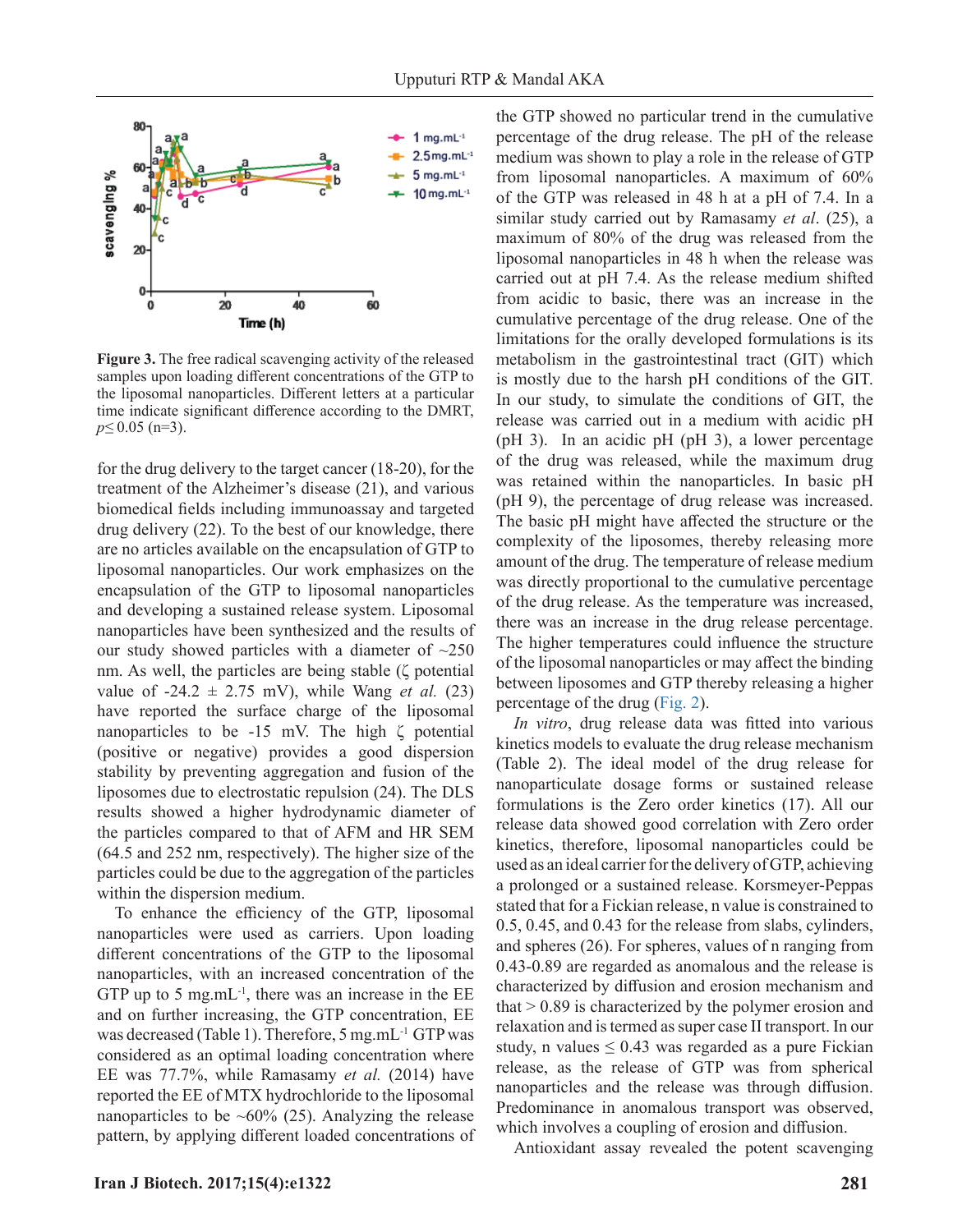activity of the GTP with respect to the released GTP at various times (Fig. 3). It has proved the retention of the antioxidant activity of GTP even after release from the liposomal nanoparticles. The highest scavenging activity was observed between 5-7 h which corresponds to the higher amounts of drug released. The potent scavenging activity was observed for all the released samples and GTP encapsulated liposomal nanoparticles could be used as an effective antioxidant source.

To conclude, for achieving a prolonged release of the GTP, 5 mg.mL-1 loading concentration was ideal in the acidic pH at 37 ̊C. The *in vitro* release data showed a good correlation of the GTP released with the release parameters such as pH and temperature, suitable for an ideal oral formulation where the release was minimum in the lower pH and temperature. The predominance was observed in Zero order kinetics with anomalous mode of transport. The antioxidant potential was observed for all the released samples. On further evaluation, the GTP encapsulated liposomal nanoparticles would serve as a potent source for oral delivery.

## **Acknowledgement**

Authors would like to thank the management of VIT University for providing the required facility for carrying out the present work.

## **References**

- 1. Fan Y, Zhang Q. Development of liposomal formulations: From concepts to clinical investigations. *Asian J Pharm Sci*. 2013; **8**(2): 81-87. DOI: 10.1016/j.ajps.2013.07.010
- 2. Meunier F, Prentice HG, Ringden O. Liposomal amphotericin B (AmBisome): safety data from a phase II/III clinical trial. *J Antimicrob Chemother*. 1991; **2**8(1): 83-91. DOI: 10.1093/ jac/28.suppl\_B.83
- 3. Leonard RCF, Williams S, Tulpule A, Levine AM, Oliveros S. Improving the therapeutic index of anthracycline chemotherapy: Focus on liposomal doxorubicin (Myocet™). *Breast*. 2009; **18**(4): 218-224. DOI: 10.1016/j.breast.2009.05.004
- 4. Sarris AH, Hagemeister F, Romaguera J, Rodriguez MA, McLaughlin P, Tsimberidou AM, *et al*. Liposomal vincristine in relapsed non-Hodgkin's lymphomas: Early results of an ongoinig phase II trial. *Ann Oncol*. 2000; **11**(1): 69-72. DOI: 10.1023/A:1008348010437
- 5. Phuphanich S, Maria B, Braekman R, Chamberlain M. A pharmacokinetic study of intra-CSF administered encapsulated cytarabine (DepoCyt®) for the treatment of neoplastic meningitis in patients with leukemia, lymphoma, or solid tumors as part of a phase III study. *J Neuro Oncol*. 2007; **81**(2): 201-208. DOI: 10.1007/s11060-006-9218-x
- 6. Ong HX, Benaouda F, Traini D, Cipolla D, Gonda I, Bebawy M, *et al*. *In vitro* and *ex vivo* methods predict the enhanced lung residence time of liposomal ciprofloxacine formulations for nebulisation. *Eur J Pharm Biopharm*. 2014; **8**6(1): 83-89. DOI: 10.1016/j.ejpb.2013.06.024
- 7. Zhou X, Wang J, Wu J, Yang X, Yung BC, Lee LJ, *et al*.

Preparation and evaluation of a novel liposomal formulation of cisplantin. *Eur J Pharm Sci*. 2015; **66**(1): 90-95. DOI: 10.1016/j. ejps.2014.10.004

- 8. Chen Z, Zhu QY, Tsang D, Huang Y. Degradation of green tea catechins in tea drinks*. J Agric Food Chem*. 2001; **49**(1): 477- 482. DOI: 10.1021/jf000877h
- 9. Lambert JD, Yang CS. Cancer chemopreventive activity and bioavailability of tea and tea polyphenols. *Mutat Res*. 2003; **523-524**: 201-208. DOI: 10.1016/S0027-5107(02)00336-6
- 10. Hirano R, Momiyama Y, Takahashi R, Taniguchi H, Kondo K, Nakamura H, *et al*. Comparison of green tea intake in Japanese patients with and without angiographic coronary artery disease. *Am J Cardiol*. 2002; **9**0(10): 1150-1153. DOI: 10.1016/S0002-9149(02)02787-X
- 11. Mandel S, Amit T, Reznichenko L, Weinreb O, Youdim MBH. Green tea catechins as brain-permeable, natural iron chelatorsantioxidants for the treatment of neurodegenerative disorders. *Mol Nut Food Res*. 2006; **50**(2): 229-234. DOI: 10.1002/ mnfr.200500156
- 12. Hong J, Lambert JD, Lee S, Sinko PJ, Yang CS. Involvement of multidrug resistance-associated proteins in regulating cellular levels of (-)-epigallocatechin-3-gallate and its methyl metabolites. *Biochem Bioph Res Co*. 2003; **310**(1): 222-227. DOI: 10.1016/j.bbrc.2003.09.007
- 13. Lu H, Meng X, Li C, Sang S, Patten C, Sheng S, *et al*. Glucuronides of tea catechins: enzymology of biosynthesis and biological activities. *Drug Metab Dispos*. 2003; **31**(4): 452-461. DOI: 10.1124/dmd.31.4.452
- 14. Guan T, Miao Y, Xu L, Yang S, Wang J, He H, *et al*. Injectable nimodipine-loaded nanoliposomes: Preparation, lyophilisation and characteristics. *Int J Pharmaceut*. 2011; **410**(1-2): 80-87. DOI: 10.1016/j.ijpharm.2011.03.009
- 15. Swain T, Hillis WE. The phenolic constituents of *Prunus domestica*. I. – The quantitative analysis of phenolic constituents. *J Sci Food Agric*. 1959; **10**(1): 63-68. DOI: 10.1002/jsfa.2740100110
- 16. Williams WR, Cuvelier ME, Berset C. Use of a free radical method to evaluate antioxidant activity. *LWT- Food Sci Technol.* 1995; **28**(1): 25-30. DOI: 10.1016/S0023-6438(95)80008-5
- 17. Costa P, Lobo JMS. Modeling and comparison of dissolution profi les. *Eur J Pharm Sci.* 2001; **13**(2): 123-133. DOI: 10.1016/ S0928-0987(01)00095-1
- 18. Allen TM, Cullis PR. Liposomal drug delivery systems: From concepts to clinical applications. *Adv Drug Deliver Rev*. 2013; **65**(1): 36-48. DOI: 10.1016/j.addr.2012.09.037
- 19. Dhule SS, Penfornis P, Frazier T, Walker R, Feldman J, Tan G*, et al*. Curcumin-loaded γ-cyclodextrin liposomal nanoparticles as delivery vehicles for osteosarcoma. *Nanomed-Nanotechnol*. 2012; **8**(4): 440-451. DOI: 10.1016/j.nano.2011.07.011
- 20. Helbok A, Rangger C, von Guggerberg E, Saba-Lepek M, Radolf T, Thurner G, et al. Targeting properties of peptide-modified radiolabeled liposomal nanoparticles. *Nanomed-Nanotechnol*. 2012; **8**(1). 112-118. DOI: 10.1016/j.nano.2011.04.012
- 21. Smith A, Giunta B, Bickford PC, Fountain M, Tan J, Shytle RD. Nanolipidic particles improve the bioavailability and α-secretase inducing ability of epigallocatechin-3-gallate (EGCG) for the treatment of Alzheimer's disease. *Int J Pharmaceut*. 2010; **389**(1-2): 207-212. DOI: 10.1016/j.ijpharm.2010.01.012
- 22. Santhosh PB, Kiryakova SI, Genova JL, Ulrih NP. Influence of iron oxide nanoparticles on bending elasticity and bilayer fluidity of phosphotidylcoline liposomal membranes. *Colloids*